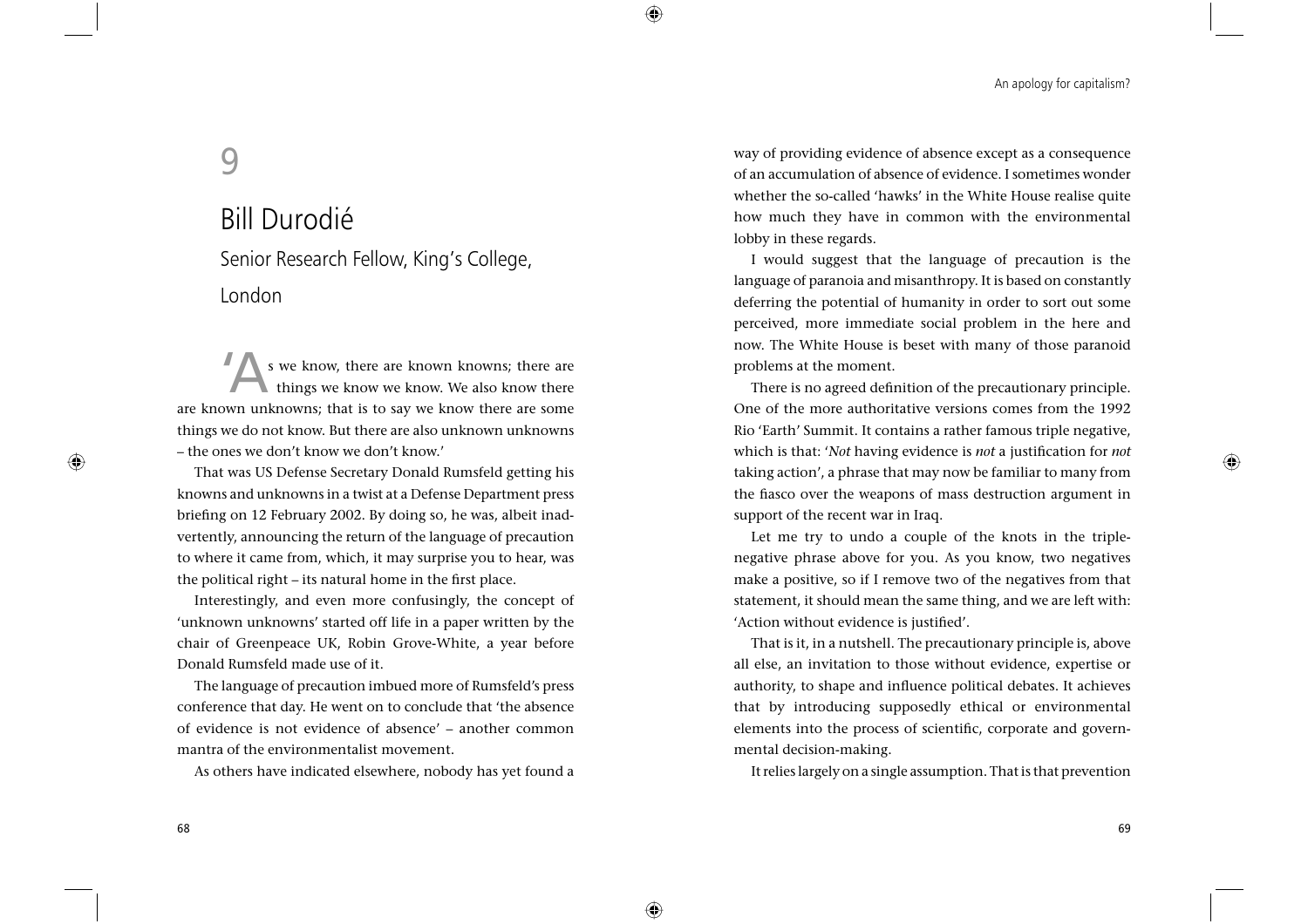## An apology for capitalism? An apology for capitalism?

is better than cure. This is also known as 'better safe than sorry'. While this may seem obvious to many, there is in fact precious little evidence for it. The problem with preventative measures is that they are of necessity general and long lasting, whereas cures tend to be targeted and discrete.

 $\bigoplus$ 

⊕

What is more, it is possible to cure somebody, or something, without forming a moral judgement about that activity or person. But if your primary focus is on precaution, then it is morally wrong not to take preventative measures. Therefore, the whole language of precaution is imbued with excessively moralistic tones.

In actual fact, prevention is only better than cure if the probability of the particular problem you have got in mind occurring is rather high and the proposed preventative measures are largely accurate or effective.

But in the majority of risk debates that we encounter today, neither of these cases is actually met. Probabilities on the whole are pretty low, otherwise society would divert large amounts of resources and concern towards dealing with them, and there is little evidence that the precautionary measures taken actually work.

Take a typical health-screening programme, for example. Let's assume a problem that affects 10 per cent of a certain population. The headline figure for breast cancer among women is of this order, although there are some problems relating to that, as it inflates the statistics by including those who die of other causes. In any case, you should note that 10 per cent for such a problem is already a fairly high percentage of occurrence compared to most.

Now, say you develop a screening technique that is 80

per cent accurate, which itself is also a very high degree of accuracy – certainly higher than in many current healthscreening programmes. In a population of 1,000 people, if 10 per cent of them are affected with the problem, there are 100 people affected. Your screening, which is 80 per cent accurate, will correctly detect 80 of these, but also misses out twenty altogether. Worse, it falsely assumes that 20 per cent of the remaining 900 are also suffering from the same problem. In total then, 180 people will have to be subjected to unnecessary, intrusive, further precautionary investigations.

So, we had 80 correctly identified, but 180 false positives and 20 misdiagnosed. In other words, two-and-a-half times as many as are correctly assessed do not have the problem that you are trying to identify, but suffer further disruption. This is not just a made-up academic debate. It is an ongoing debate that has been exercising the medical authorities for quite some time, as can be evidenced by any cursory look through the pages of the *British Medical Journal*, the *Lancet* and many other publications.

It affects issues like whether we continue to have a breastscreening programme or, indeed, a screening programme for any other form of cancer or health problem because, invariably, the probabilities of having the condition are far less than 10 per cent and the accuracy in detecting and treating it are far less than 80 per cent. Indeed, screening, as you may realise, is actually a form of early cure. It is not really prevention. Real prevention is even more intrusive, more inaccurate, more longlasting and more all-encompassing – a case, I would suggest, of society making itself far more sorry than safe.

Ben Hunt in his book *The Timid Corporation* points to a

 $\bigoplus$ 

70

◈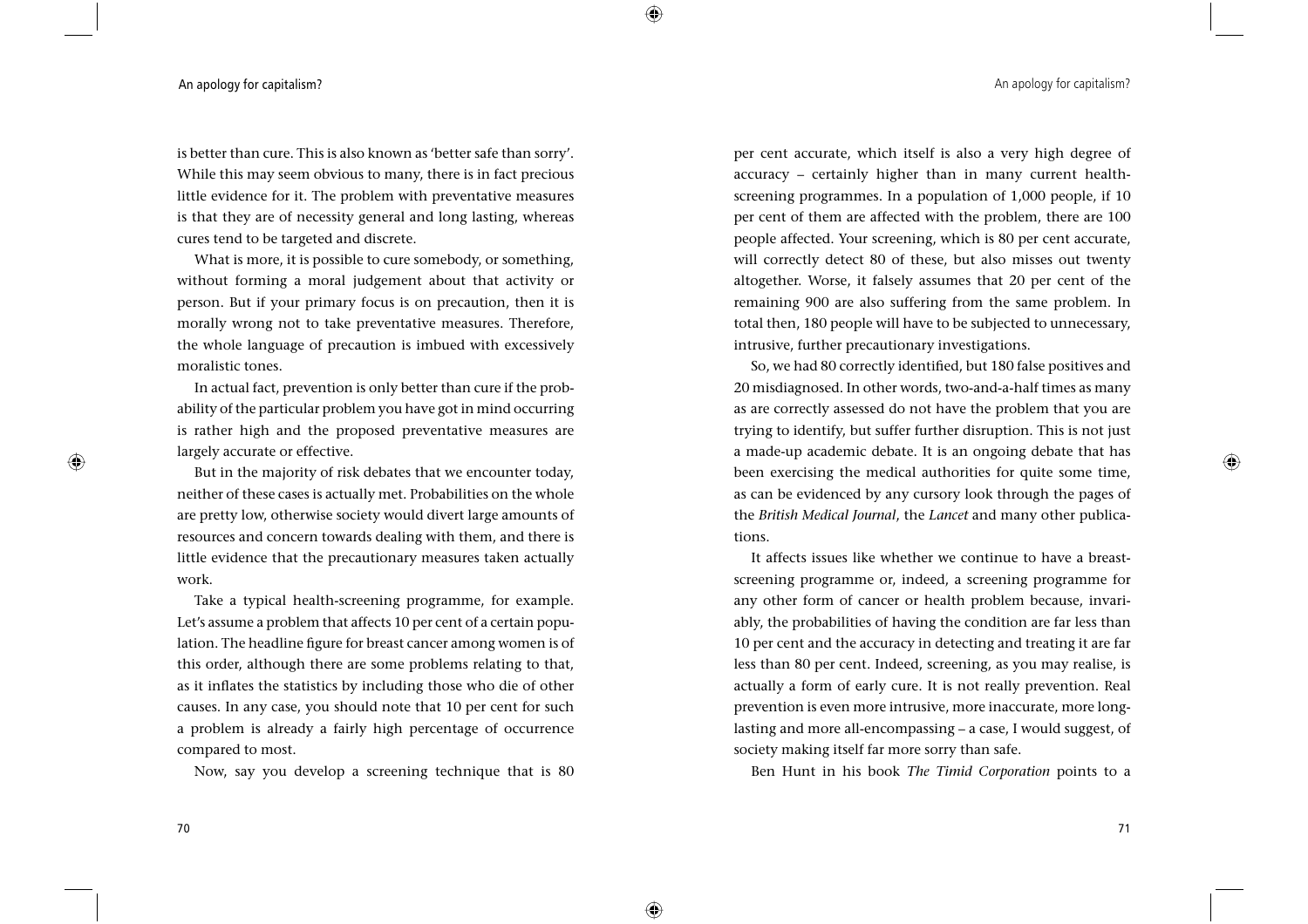## An apology for capitalism? An apology for capitalism?

very similar problem in relation to business. It is particularly pertinent in relation to the ongoing Enron case. Was the probability a high probability? In other words, was Enron typical of all business today? That is the first question you need to ask yourself. And is corporate social responsibility screening an effective cure? Or will the measures society has been pressured into taking work?

 $\bigoplus$ 

⊕

Now, interestingly, politicians, industrialists and scientists who come from what would once have been called the right of the political spectrum like to think that all of this precautionary, regulatory claptrap is a left-wing plot, stemming from radical environmentalists. I am sorry to have to disappoint you. The roots of precaution and corporate social responsibility, as Hunt correctly identifies, lie in the disillusionment of the elite and their loss of faith in their own system. The precautionary principle and anti-capitalism are a social reflection of elite fears.

Despite the old left's vulgar prejudices, business was always about more than merely making a profit. Commodities have to be useful. But, above all, as we know, through the discipline of competition, capitalists were forced to innovate, and through that they pushed society forwards. It was this that provided them with moral purpose and authority.

However, in a period when profits become harder to come by, or the notion of social change appears to be more problematic, it rather begs the question as to where capitalists derive their moral authority from. Indeed, in the aftermath of the post-war boom we can see an early period when the elite experienced a period of self-doubt coinciding with the supposedly radical 60s.

It is not by any accident that the Club of Rome was formed by Aurelio Peccei, a director of the Fiat Motor company, together with Alexander King, scientific affairs director for the Organisation of Economic Co-operation and Development (OECD). These were not your usual environmentalist campaigners, but a leading businessman and a leading scientist. In 1968 they convened 30 world leaders, as they called them, together in Rome.

Failing to reach agreement amongst themselves, they simply ditched those they did not agree with, and subsequently produced the famously influential report *Limits to Growth* shortly afterwards. This contained, in essence, all of the key elements to a precautionary outlook.

In 1970 it was the millionaire Sir James Goldsmith who founded the *Ecologist* magazine, edited by his brother, Edward. Friends of the Earth was founded in the same year. And in 1971 it was a Republican senator, Paul Ehrlich, who wrote the misanthropic classic *The Population Bomb*.

Meanwhile, the left, which had traditionally seen science and technology as a means to challenging vested interests, tradition and power, had gradually lost its own faith in the possibility of achieving social change. This was, in part, due to its association of post-war American science, like the Manhattan Project or the Apollo Programme, with Cold War militarism. Sadly, it ended up throwing out the scientific baby with the military bath water. Then, following a long series of political defeats throughout the 80s, it chose to pick up the baton of environmentalism to give it a bit more clout and to enhance their numbers.

At about this time, the right was enjoying its last brief flurry of free-market capitalism under the supposedly deregulatory

 $\bigoplus$ 

⊕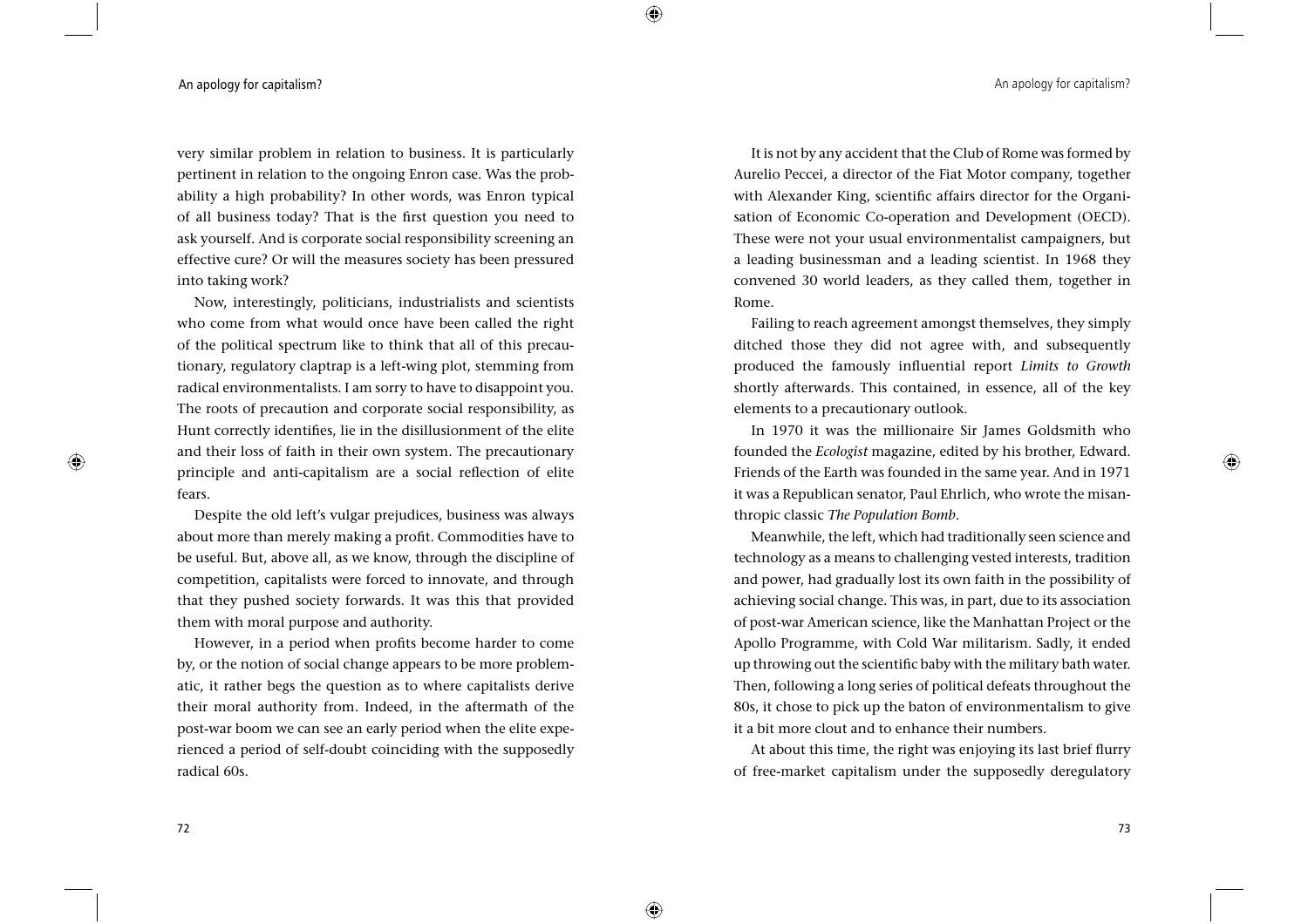## An apology for capitalism? An apology for capitalism?

politics of Margaret Thatcher and Ronald Reagan. But already, by the late 1980s, Sir Crispin Tickell, who sought to remotivate Western influence over the developing world as being necessary to prevent an impending environmental disaster, persuaded Margaret Thatcher to go green on climate change.

 $\bigoplus$ 

⊕

It is the convergence of the aristocratic right's traditional fear of change with the left's disillusionment, born from its own intellectual and political failures, along with the political right's lack of discipline in the absence of any threat from organised labour in the post-Cold War period, and the business right's loss of a sense of moral purpose in more difficult economic times, that has shaped the precautionary climate we now find ourselves in.

Precaution institutionalises this sense of limits. It allows politicians to seek to re-legitimise themselves as risk managers in a period when there are fewer political debates. According to this model, they are here to protect all of us from bad things out there and from each other. Precaution also allows business to reposition itself as socially responsible by prioritising issues like health and safety and, finally, it allows activists to fantasise about their power in changing things.

Precaution towards the environment may briefly have been symbolised by the likes of 'Swampy', who dug himself in under a planned new runway at Manchester airport, but such activists were not media savvy and could not communicate the message of restraint required by business.

Accordingly, today it is Stowe School- and Brasenose Collegeeducated George Monbiot who leads the charge, alongside the likes of Eton-educated Lord Peter Melchett and Zac Goldsmith, as well as Prince Charles's old school friend Jonathon Porritt.

It is important to understand that this is not simply an image change by business. This is not simply something that they do to keep governments and Greens off their backs. SustainAbility's client list reads like a Who's Who of the modern corporate world. Today it is McDonald's, Rio Tinto, Nike, Nestlé and British American Tobacco that lead the way in developing corporate social responsibility reports and sustainability reviews.

These are not token gestures. They are the core beliefs of the leading chief executive officers of our times. They coincide with broader social fears, representing a profoundly anti-human outlook and end up reflecting them, but also re-enforcing them. In fact there is a very interesting symbiotic relationship between the nervousness of the corporate elite and people's fears in the outside world. Thus, every world economic summit has its alternative summit for NGOs adjacent to it and largely funded by industry.

Of course, there is a limit to these things. This is because if you simply adapt to popular perceptions about the risks that you face, while it may appear temporarily to provide business with an opportunity to somehow stabilise the regulatory environment, in fact, it opens business up to a rollercoaster of emotion, paranoia and fear, because people's mood swings move from one place one minute to another the next. Companies like BP and Shell have already discovered that, if you give the precautionary sustainable agenda one inch, it goes on to demand a mile.

There is also a very interesting, and possibly wilful, confusion of cause and effect going on. It is not clear to me that good corporate social responsibility and the adoption of the precautionary principle is what allows a company to become

 $\bigoplus$ 

⊕